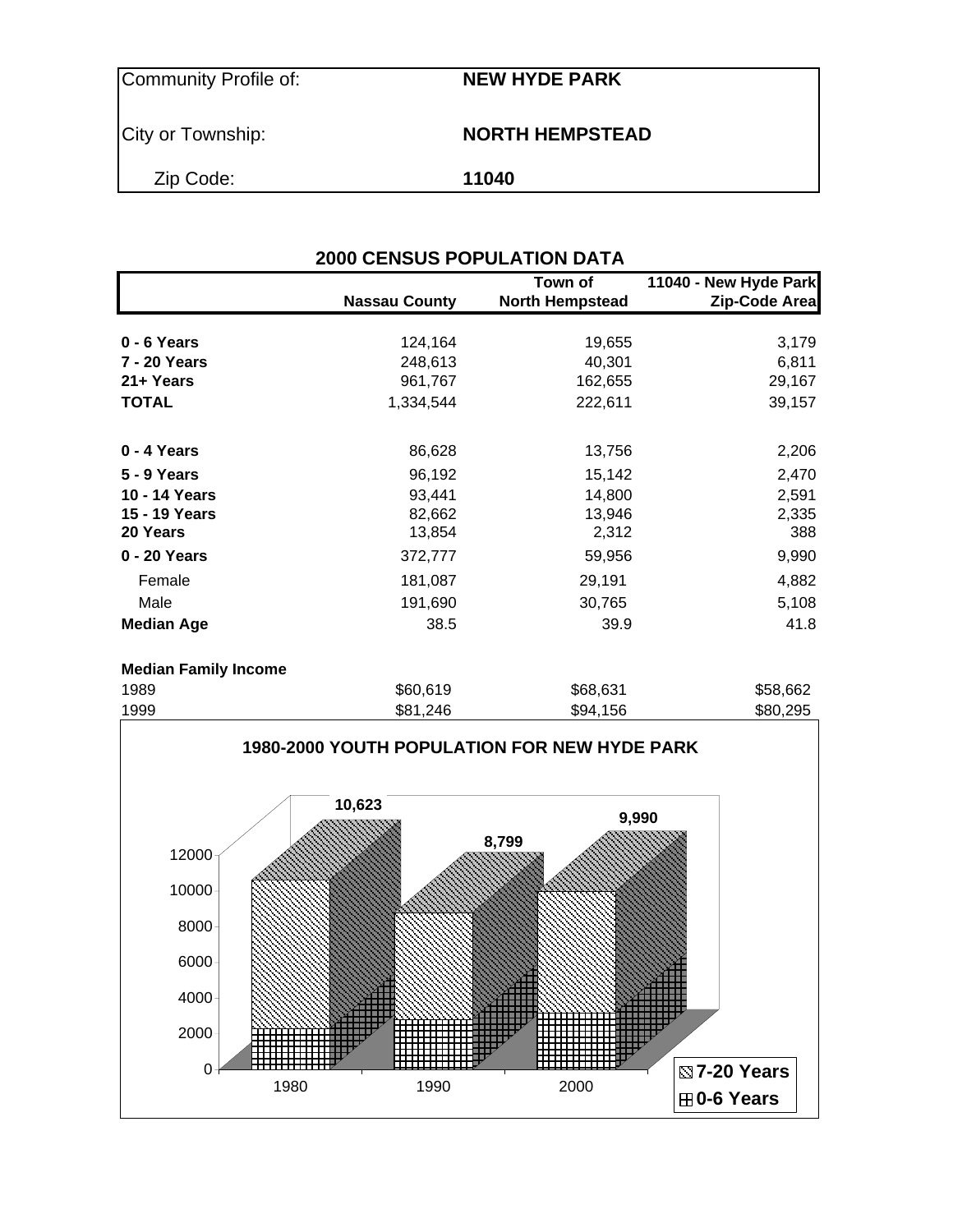| <b>Nassau County</b>       |                    | <b>Town of</b><br>North<br><b>Hempstead</b> |                 |
|----------------------------|--------------------|---------------------------------------------|-----------------|
|                            |                    |                                             |                 |
| $0 - 6$ Years              | 118,978            | 17,596                                      | 2,818           |
| 7 - 20 Years<br>l21+ Years | 231,792<br>978,505 | 36,149<br>162,384                           | 7,445<br>31,261 |
| <b>TOTAL</b>               | 1,329,275          | 216,129                                     | 41,523          |
| $0 - 4$ Years              | 83,639             | 12,094                                      | 1,982           |
| 5 - 9 Years                | 90,106             | 15,703                                      | 2,115           |
| 10 - 14 Years              | 82,042             | 11,594                                      | 2,639           |
| 15 - 19 Years              | 79,040             | 11,882                                      | 2,903           |
| 20 Years                   | 15,943             | 2,472                                       | 625             |
| $ 0 - 20$ Years            | 350,770            | 53,744                                      | 10,262          |

# **2000 POPULATION PROJECTION DATA**

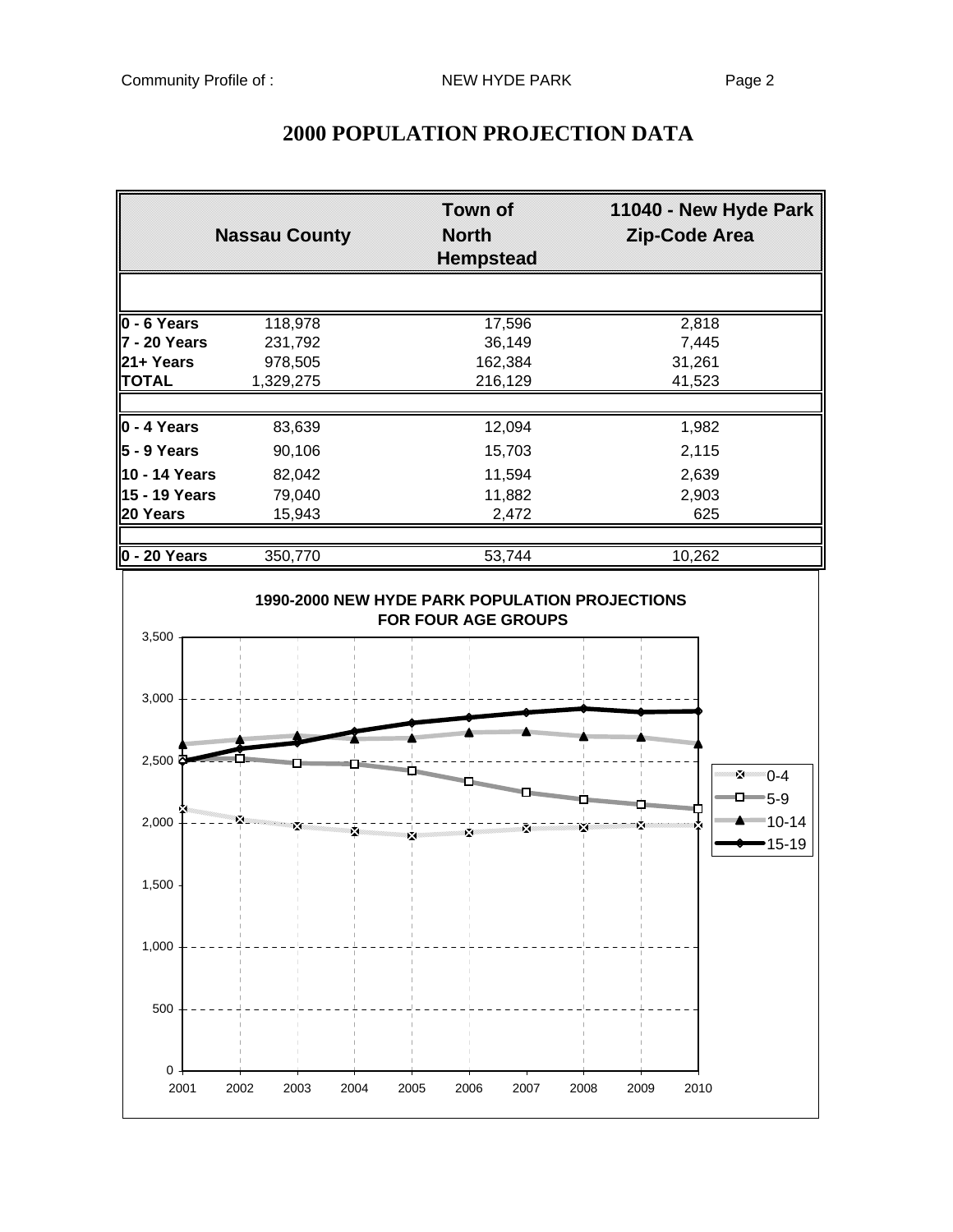|                                |                                                                                                                                                                                                                                     |                                        | <b>TEMPORARY ASSISTANCE TO</b><br><b>NEEDY FAMILIES (Formerly AFDC)</b><br>(NUMBER OF INDIVIDUALS) |                      |                          |
|--------------------------------|-------------------------------------------------------------------------------------------------------------------------------------------------------------------------------------------------------------------------------------|----------------------------------------|----------------------------------------------------------------------------------------------------|----------------------|--------------------------|
|                                |                                                                                                                                                                                                                                     |                                        |                                                                                                    |                      |                          |
| Year                           | Nassau County                                                                                                                                                                                                                       |                                        | Town of<br>North Hempstead                                                                         |                      | 16-20 y<br>Zip-Code Area |
| 1985                           |                                                                                                                                                                                                                                     | 15,963                                 | 1,560                                                                                              |                      | 113                      |
| 1986                           |                                                                                                                                                                                                                                     | 15,337                                 | 1,468                                                                                              |                      | 106                      |
| 1987                           |                                                                                                                                                                                                                                     | 13,321                                 | 1,309                                                                                              |                      | 95                       |
| 1988                           |                                                                                                                                                                                                                                     | 12,410                                 | 1,314                                                                                              |                      | 91                       |
| 1989                           |                                                                                                                                                                                                                                     | 11,950                                 | 1,192                                                                                              |                      | 61                       |
| 1990                           |                                                                                                                                                                                                                                     | 12,607                                 | 1,294                                                                                              |                      | 70                       |
| 1991                           |                                                                                                                                                                                                                                     | 15,317                                 | 1,546                                                                                              |                      | 90                       |
| 1992                           |                                                                                                                                                                                                                                     | 16,528                                 | 1,674                                                                                              |                      | 114                      |
| 1993                           |                                                                                                                                                                                                                                     | 20,129                                 | 2,080                                                                                              |                      | 108                      |
| 1994                           |                                                                                                                                                                                                                                     | 20,622                                 | 2,207                                                                                              |                      | 134                      |
| 1995                           |                                                                                                                                                                                                                                     | 20,229                                 | 2,281                                                                                              |                      | 150                      |
| 1996                           |                                                                                                                                                                                                                                     | 17,800                                 | 1,960                                                                                              |                      | 63                       |
| 1997                           |                                                                                                                                                                                                                                     | 14,940                                 | 1,681                                                                                              |                      | 105                      |
| 1998                           |                                                                                                                                                                                                                                     | 12,706                                 | 1,397                                                                                              |                      | 81                       |
| 1999                           |                                                                                                                                                                                                                                     | 10,825                                 | 1,138                                                                                              |                      | 57                       |
| ຂ<br>$\frac{5}{1}$<br>Rate Per | 1987-1999 NEW HYDE PARK, NASSAU COUNTY AND TOWN OF<br>NORTH HEMPSTEAD AFDC RATES PER 1000 RESIDENTS<br>16.00<br>14.00<br>12.00<br>10.00<br>ш<br>8.00<br>6.00<br>4.00<br>2.00<br>0.00 <sub>1</sub><br>1987<br>1988 1989 1990<br>1991 | E<br><b>CONTRACTOR</b><br>1992<br>1993 | anzar.<br>1994<br>1995<br>1996                                                                     | 1997<br>1998<br>1999 |                          |
|                                | <b>DI Nassau County</b>                                                                                                                                                                                                             |                                        | <b>El North Hempstead Town</b>                                                                     | □16-20 y             |                          |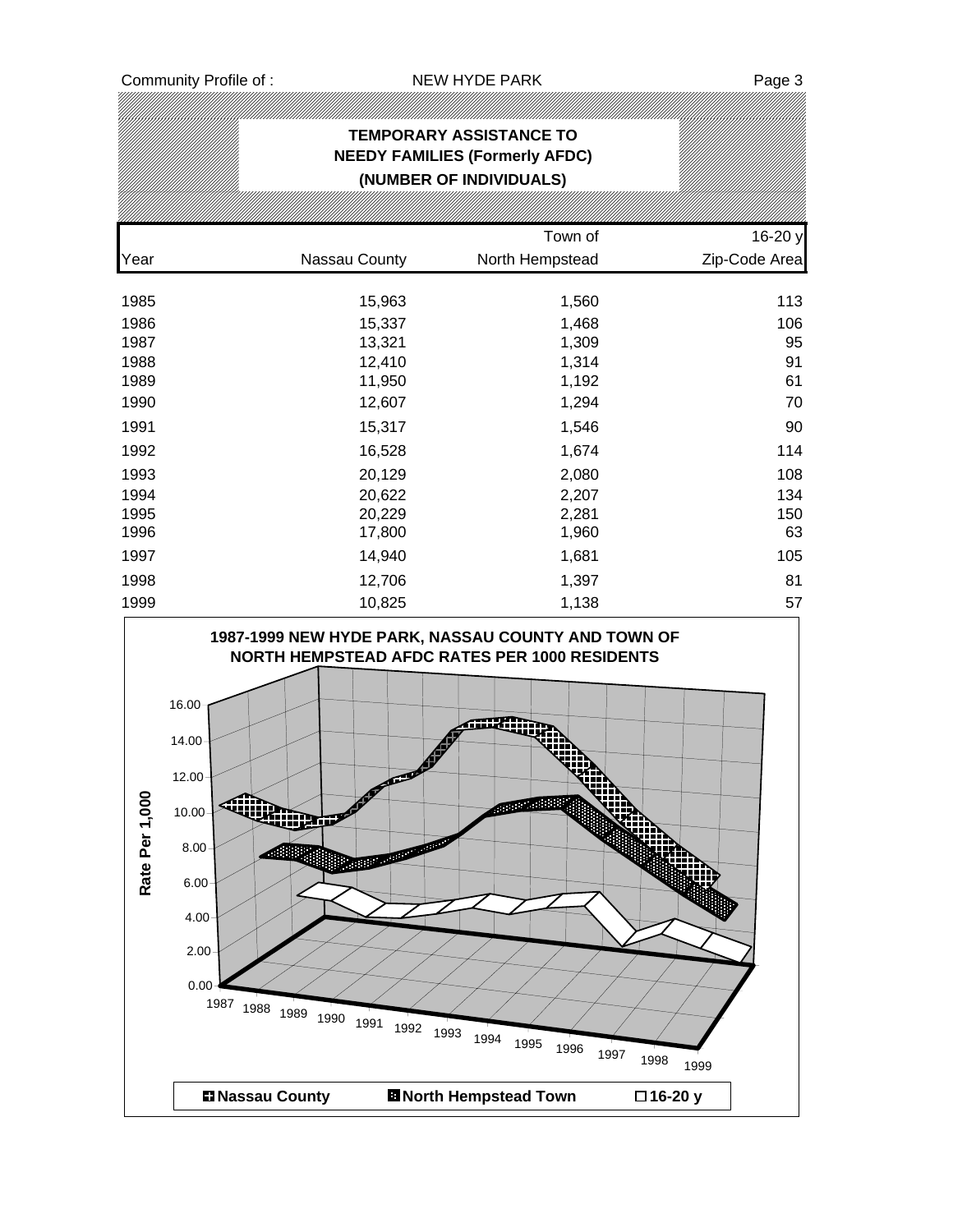### **11040 ZIP-CODE AREA RESIDENT YOUTH OFFENSES**

|              |                | 7-15 Years Old     |               |                         |
|--------------|----------------|--------------------|---------------|-------------------------|
|              |                | <b>Station</b>     | Subjects of   |                         |
| Year         | <b>Arrests</b> | <b>Adjustments</b> | Investigation | <b>Totals</b>           |
| 1990         | 4              | 74                 | 6             | 84                      |
| 1991         | 3              | 71                 | 11            | 85                      |
| 1992<br>1993 | 21<br>22       | 56<br>83           | 25<br>9       | 102<br>114              |
| 1994         | 13             | 44                 | 31            | 88                      |
| 1995         | 11             | 58                 | 34            | 103                     |
| 1996         | 49             | 66                 | 35            | 150                     |
| 1997         | 16             | 26                 | 28            | 70                      |
|              |                |                    |               |                         |
|              |                | 16-20 Years Old    |               |                         |
|              |                | Subjects of        |               | <b>All Ages</b>         |
| Year         | <b>Arrests</b> | Investigation      | <b>Totals</b> | <b>Total Incidents*</b> |
| 1990         | 53             | 21                 | 74            |                         |
| 1991         | 44             | 38                 | 82            | 167                     |
| 1992         | 48             | 27                 | 75            | 158<br>178              |
| 1993         | 26             | 41                 | 67            | 181                     |
| 1994         | 41             | 29                 | 70            |                         |
| 1995         | 50             | 35                 | 85            |                         |
| 1996         | 51             | 49                 | 100           | 158<br>188<br>251       |



\* Total incidents include arrests, station adjustments and subjects of investigation for 1988-1995. Youth offense data does not include data on convictions following from some of these arrests.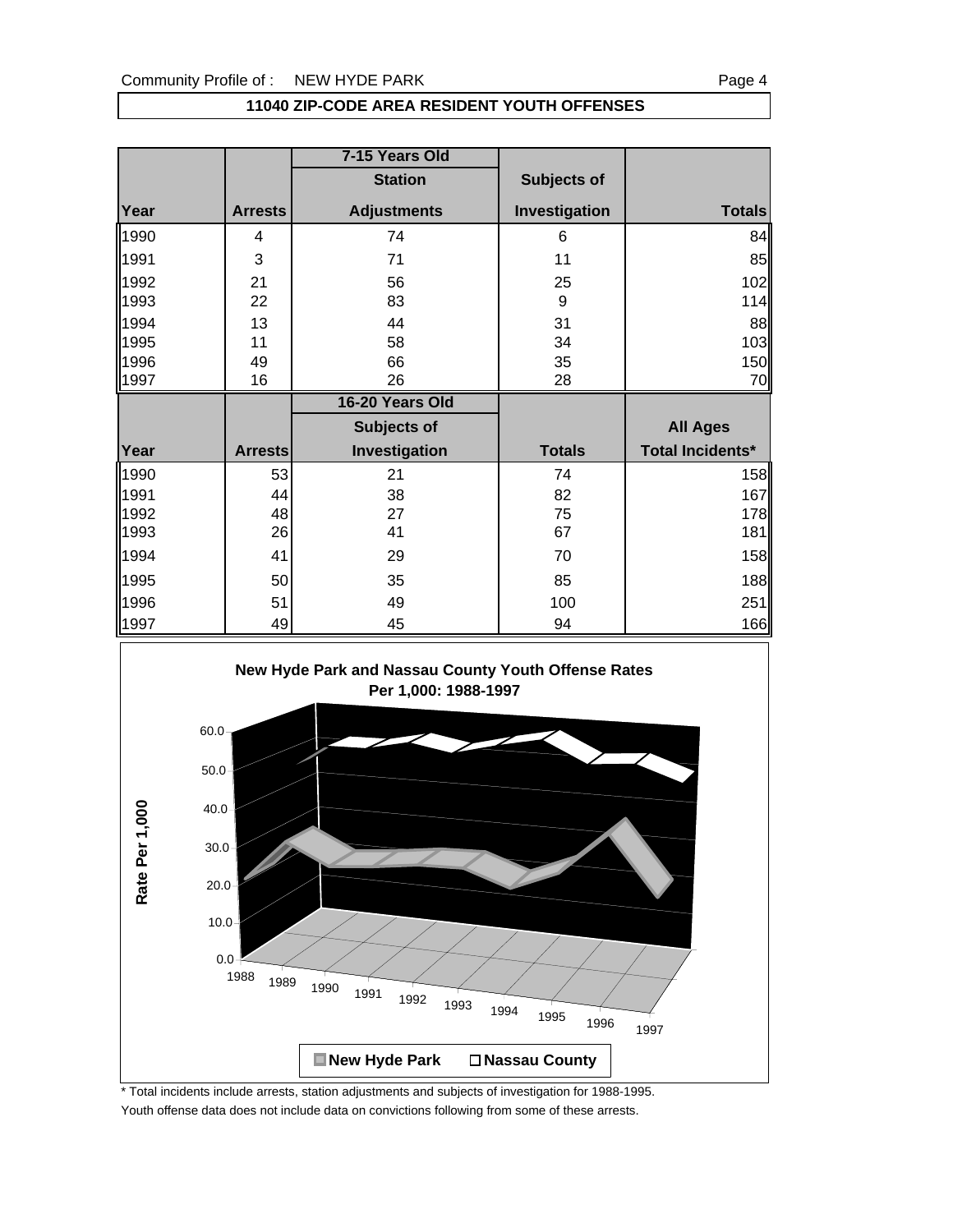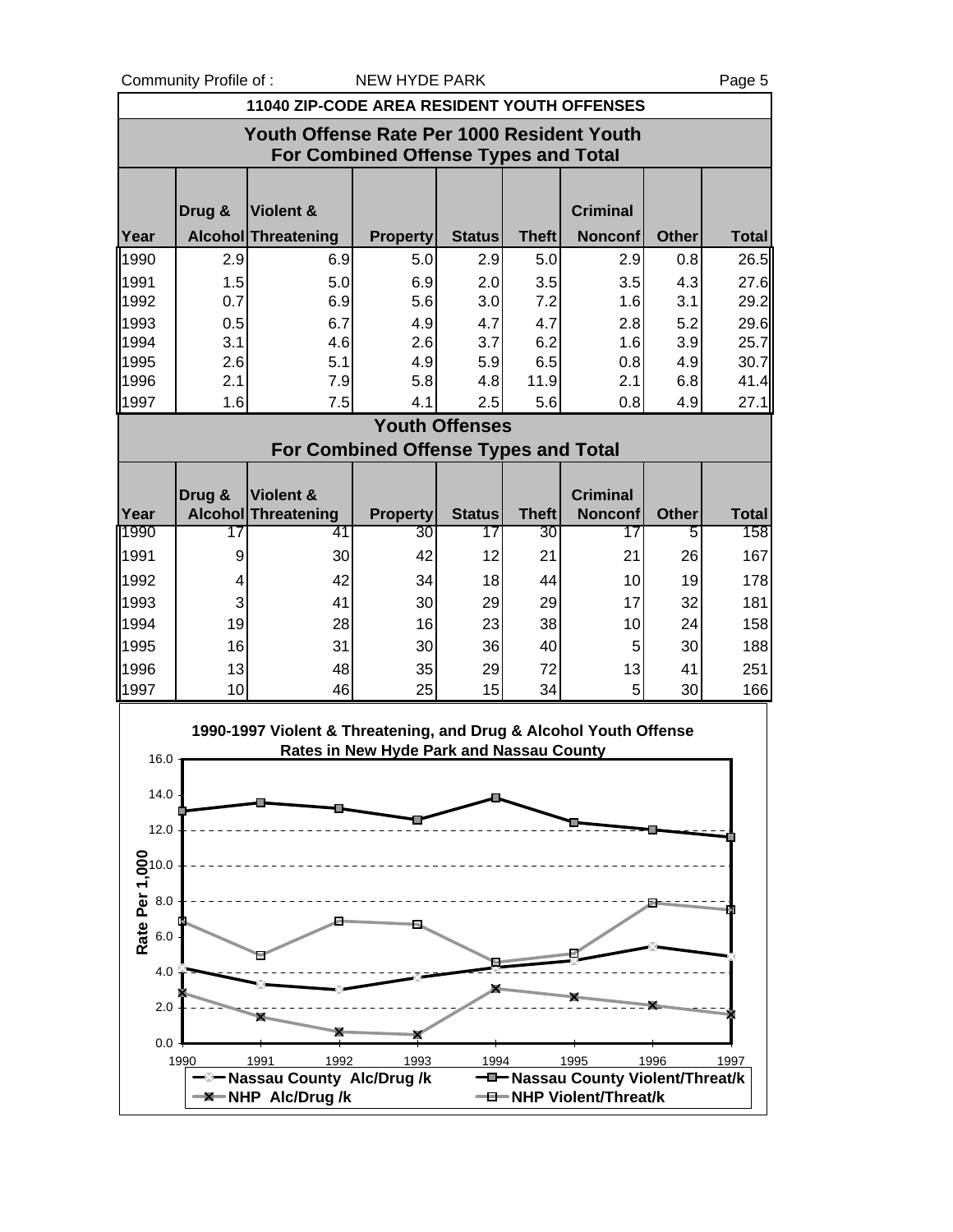

"Other" Communites Include: Albertson, Franklin Sq, Hicksville, Floral Pk, Great Neck, W Hempstead, Elmont, Valley Stream, New Cassel,

Uniondale, Westbury and Massapequa. Each community comprises less than 2% of all offenses committed by New Hyde Park youth.



 "Other" Communities Include: Albertson, Mineola, Lynbrook, Elmont, Floral Pk, W Hempstead, Great Nk, Freeport, Westbury, Hicksville Franklin Square, Hempstead, Manhasset, Suffolk County, Other NYS, Roslyn, Roslyn Hts, Pt Washington, Garden City, Bellerose and Glen Cove. Each of which comprise of less than 3% of all New Hyde Park offenses.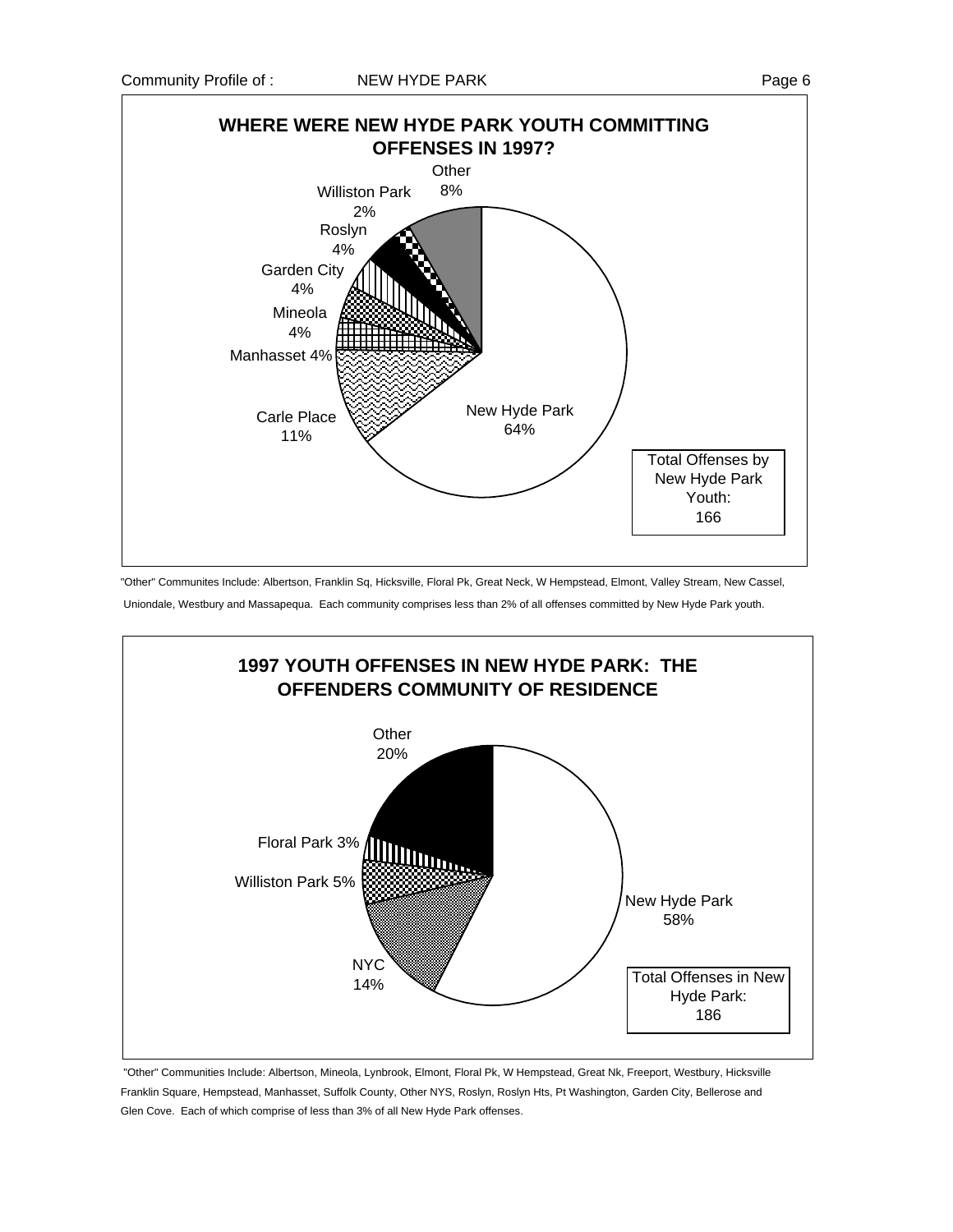| nesident new riyde i ark nunaway and homeless Touth by Age Oroup |                |                                                            |                |                |                                   |                |                         |           |
|------------------------------------------------------------------|----------------|------------------------------------------------------------|----------------|----------------|-----------------------------------|----------------|-------------------------|-----------|
|                                                                  |                |                                                            |                |                |                                   |                |                         | 1991-97   |
|                                                                  |                |                                                            |                |                |                                   |                |                         | Percent   |
| <b>Age</b>                                                       | 1991           | 1992                                                       | 1993           | 1994           | 1995                              | 1996           | 1997                    | Change    |
| 10 Yr & Less                                                     | 0              | 1                                                          | $\Omega$       | 4              | $\Omega$                          | 0              | 1                       |           |
| $\%$                                                             | 0.0%           | 5.6%                                                       | 0.0%           | 23.5%          | 0.0%                              | 0.0%           | 8.3%                    |           |
| 11 to 12                                                         | $\mathbf 1$    | $\overline{2}$                                             | $\mathbf{1}$   | $\overline{0}$ | 6                                 | $\mathbf{1}$   |                         | 0 -100.0% |
| $\%$                                                             | 8.3%           | 11.1%                                                      | 4.3%           | 0.0%           | 26.1%                             | 4.0%           | 0.0%                    |           |
| 13                                                               | $\overline{2}$ | $\overline{7}$                                             | $\Omega$       | $\Omega$       | 1                                 | $\overline{2}$ | $\Omega$                | $-100.0%$ |
| $\%$                                                             | 16.7%          | 38.9%                                                      | 0.0%           | 0.0%           | 4.3%                              | 8.0%           | 0.0%                    |           |
| 14                                                               | 3              | 5                                                          | 5              | $\overline{2}$ | 3                                 | $\overline{4}$ | $\overline{4}$          | 33.3%     |
| $\%$                                                             | 25.0%          | 27.8%                                                      | 21.7%          | 11.8%          | 13.0%                             | 16.0%          | 33.3%                   |           |
| 15                                                               | 3              | 3                                                          | 6              | 3              | 9                                 | 5              | 1                       | $-66.7%$  |
| $\%$                                                             | 25.0%          | 16.7%                                                      | 26.1%          | 17.6%          | 39.1%                             | 20.0%          | 8.3%<br>$\mathcal{P}$   |           |
| 16<br>$\%$                                                       | $\Omega$       | $\mathbf{O}$                                               | 3<br>13.0%     | 4<br>23.5%     | $\Omega$                          | 8              |                         |           |
| 17                                                               | 0.0%<br>3      | 0.0%<br>0                                                  | 4              | 3              | 0.0%<br>4                         | 32.0%<br>3     | 16.7%<br>$\overline{2}$ | $-33.3%$  |
| $\%$                                                             | 25.0%          | 0.0%                                                       | 17.4%          | 17.6%          | 17.4%                             | 12.0%          | 16.7%                   |           |
| 18                                                               | 0              | 0                                                          | 4              | 0              | $\Omega$                          | 1              | $\mathcal{P}$           |           |
| %                                                                | 0.0%           | 0.0%                                                       | 17.4%          | 0.0%           | 0.0%                              | 4.0%           | 16.7%                   |           |
| 19 to 20                                                         | $\overline{0}$ | $\overline{0}$                                             | $\overline{0}$ | 1              | 0                                 | 1              | $\Omega$                |           |
| %                                                                | 0.0%           | 0.0%                                                       | 0.0%           | 5.9%           | 0.0%                              | 4.0%           | 0.0%                    |           |
| <b>New Hyde Park</b>                                             |                |                                                            |                |                |                                   |                |                         |           |
| Total                                                            | 12             | 18                                                         | 23             | 17             | 23                                | 25             | 12                      | 0.0%      |
| Rate Per 1,000                                                   | 1.7            | 2.5                                                        | 3.1            | 2.3            | 3.0                               | 3.3            | 1.6                     | $-8.0%$   |
| <b>Nassau County</b>                                             |                |                                                            |                |                |                                   |                |                         |           |
| Rate Per 1,000                                                   | 5.19           | 6.63                                                       | 8.98           | 8.68           | 7.52                              | 7.23           | 7.30                    | 40.5%     |
|                                                                  |                | 1991-1997 Male and Female Runaway and Homeless Youth Rates |                |                |                                   |                |                         |           |
|                                                                  |                | Per 1,000 for New Hyde Park and Nassau County              |                |                |                                   |                |                         |           |
| 12.0                                                             |                |                                                            |                |                |                                   |                |                         |           |
|                                                                  |                |                                                            |                |                |                                   |                |                         |           |
| 10.0                                                             |                |                                                            |                |                |                                   |                |                         |           |
|                                                                  |                |                                                            |                |                |                                   |                |                         |           |
|                                                                  |                |                                                            |                |                |                                   |                |                         |           |
| 8.0                                                              |                |                                                            |                |                |                                   |                |                         |           |
|                                                                  |                |                                                            |                |                |                                   |                |                         |           |
| 6.0                                                              |                |                                                            |                |                |                                   |                |                         |           |
|                                                                  |                |                                                            |                |                |                                   |                |                         | XI        |
| 4.0                                                              |                |                                                            |                |                |                                   |                |                         |           |
|                                                                  |                |                                                            |                |                |                                   |                |                         |           |
|                                                                  |                |                                                            |                |                |                                   |                |                         |           |
| 2.0                                                              |                |                                                            |                |                |                                   |                |                         |           |
|                                                                  |                |                                                            |                |                |                                   |                |                         |           |
| $0.0 -$                                                          |                |                                                            |                |                |                                   |                |                         |           |
| 1991                                                             | 1992           | 1993                                                       |                | 1994           | 1995                              | 1996           |                         | 1997      |
|                                                                  |                | <b>New Hyde Park Female</b>                                |                |                | -D-Nassau County Female           |                |                         |           |
|                                                                  |                | <b>New Hyde Park Male</b>                                  |                |                | <sup>■⊠</sup> ■Nassau County Male |                |                         |           |
|                                                                  |                |                                                            |                |                |                                   |                |                         |           |

### **Resident New Hyde Park Runaway and Homeless Youth by Age Group**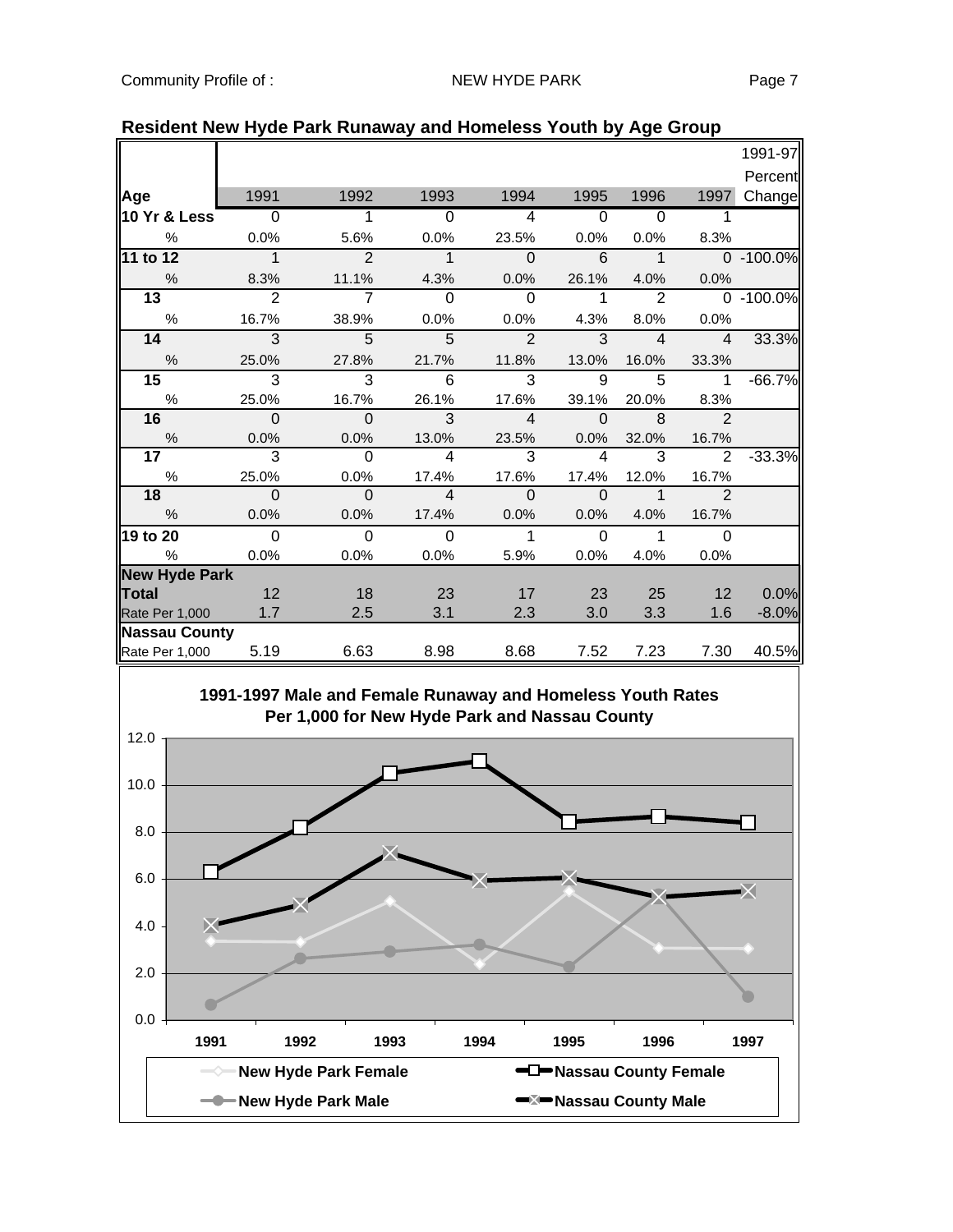# **PUBLIC SCHOOL ENROLLMENT IN NEW HYDE PARK UFSD\***

|                   | European | African                                               |          | Asian    | Native   |          |       |
|-------------------|----------|-------------------------------------------------------|----------|----------|----------|----------|-------|
| Year              | American | American                                              | Latino   | American | American | Total    |       |
|                   |          |                                                       |          |          |          |          |       |
| 1987              | 956      | 6                                                     | 33       | 118      | 5        | 1,118    |       |
| 1988              | 987      | 7                                                     | 24       | 134      | 4        | 1,156    |       |
| 1989              | 968      | 8                                                     | 37       | 133      | 3        | 1,149    |       |
| 1990              | 1,008    | 4                                                     | 34       | 144      | 1        | 1,191    |       |
| 1991              | 1,016    | 6                                                     | 47       | 159      | 1        | 1,229    |       |
| 1992              | 1,028    | 6                                                     | 70       | 164      | 0        | 1,268    |       |
| 1993              | 1,026    | 12                                                    | 53       | 191      | 0        | 1,282    |       |
| 1994              | 1,020    | 9                                                     | 62       | 212      | 2        | 1,305    |       |
| 1995              | 1,017    | 12                                                    | 69       | 215      | 0        | 1,313    |       |
| 1996              | 1,031    | 12                                                    | 92       | 265      | 0        | 1,400    |       |
| 1997              | 1,062    | 9                                                     | 102      | 273      | 0        | 1,446    |       |
| 1998              | 1,178    | 16                                                    | 95       | 357      | 9        | 1,655    |       |
| 1999              | 1,047    | 18                                                    | 101      | 332      | 3        | 1,501    |       |
|                   |          | Net Change in School Enrollment Between 1987 and 1999 |          |          |          |          |       |
|                   |          | European                                              | African  |          | Asian    | Native   |       |
|                   | 1987-99  | American                                              | American | Latino   | American | American | Total |
| Change in Number  |          | 91                                                    | 12       | 68       | 214      | $-2$     | 383   |
| Change as Percent |          | 10%                                                   | 200%     | 206%     | 181%     | $-40%$   | 34%   |

| Net Change in School Enrollment Between 1993 and 1999 |         |          |          |        |          |               |        |
|-------------------------------------------------------|---------|----------|----------|--------|----------|---------------|--------|
|                                                       |         | European | African  |        | Asian    | <b>Native</b> |        |
|                                                       | 1993-99 | American | American | Latino | American | American      | Totall |
| Change in Number                                      |         | 21       |          | 48     | 141      | າ             | 219    |
| Change as Percent                                     |         | 2%       | 50%      | 91%    | 74%      |               | 17%    |



\* The 1993-99 change for Native Americans & African Americans has been excluded from this chart because there were fewer than 15 enrolled in 1993. This policy is meant to avoid distorted percent comparisons among groups.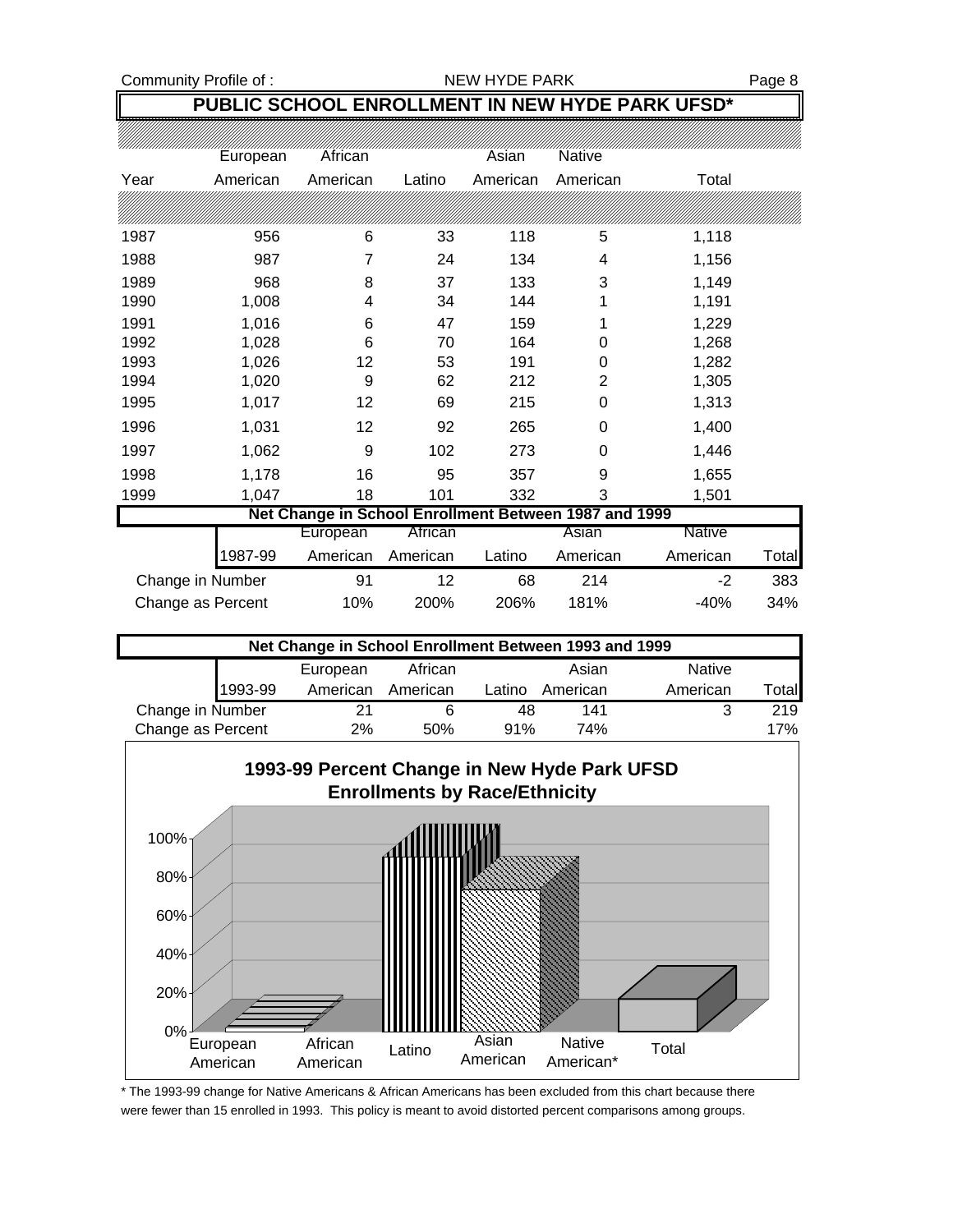# **PUBLIC SCHOOL ENROLLMENT IN SEWANHAKA UFSD\***

|      | European          | African  |          | Asian    | <b>Native</b>                                         |               |       |
|------|-------------------|----------|----------|----------|-------------------------------------------------------|---------------|-------|
| Year | American          | American | Latino   | American | American                                              | Total         |       |
|      |                   |          |          |          |                                                       |               |       |
| 1987 | 5,567             | 574      | 361      | 266      | 8                                                     | 6,776         |       |
| 1988 | 5,168             | 625      | 371      | 323      | 6                                                     | 6,493         |       |
| 1989 | 4,886             | 673      | 405      | 383      | 4                                                     | 6,351         |       |
| 1990 | 4,621             | 670      | 426      | 411      | 2                                                     | 6,130         |       |
| 1991 | 4,435             | 733      | 467      | 468      | 0                                                     | 6,103         |       |
| 1992 | 4,430             | 770      | 519      | 509      | 0                                                     | 6,228         |       |
| 1993 | 4,345             | 894      | 551      | 598      | 0                                                     | 6,388         |       |
| 1994 | 4,316             | 994      | 608      | 697      | 0                                                     | 6,615         |       |
| 1995 | 4,353             | 1061     | 658      | 729      | 0                                                     | 6,801         |       |
| 1996 | 4,335             | 1206     | 680      | 795      | 0                                                     | 7,016         |       |
| 1997 | 4,280             | 1342     | 711      | 863      | 0                                                     | 7,196         |       |
| 1998 | 4,199             | 1445     | 750      | 852      | 0                                                     | 7,246         |       |
| 1999 | 4,189             | 1565     | 811      | 872      | 0                                                     | 7,437         |       |
|      |                   |          |          |          | Net Change in School Enrollment Between 1987 and 1999 |               |       |
|      |                   | European | African  |          | Asian                                                 | <b>Native</b> |       |
|      | 1987-99           | American | American | Latino   | American                                              | American      | Total |
|      | Change in Number  | $-1378$  | 991      | 450      | 606                                                   | -8            | 661   |
|      | Change as Percent | $-25%$   | 173%     | 125%     | 228%                                                  | $-100%$       | 10%   |

| Net Change in School Enrollment Between 1993 and 1999 |         |          |          |        |          |               |       |  |
|-------------------------------------------------------|---------|----------|----------|--------|----------|---------------|-------|--|
|                                                       |         | European | African  |        | Asian    | <b>Native</b> |       |  |
|                                                       | 1993-99 | American | American | Latino | American | American      | Total |  |
| Change in Number                                      |         | -156     | 671      | 260    | 274      |               | 1.049 |  |
| Change as Percent                                     |         | $-4%$    | 75%      | 47%    | 46%      |               | 16%   |  |



\* The 1993-99 change for Native Americans has been excluded from this chart because there

were fewer than 10 enrolled in 1993. This policy is meant to avoid distorted percent comparisons among groups.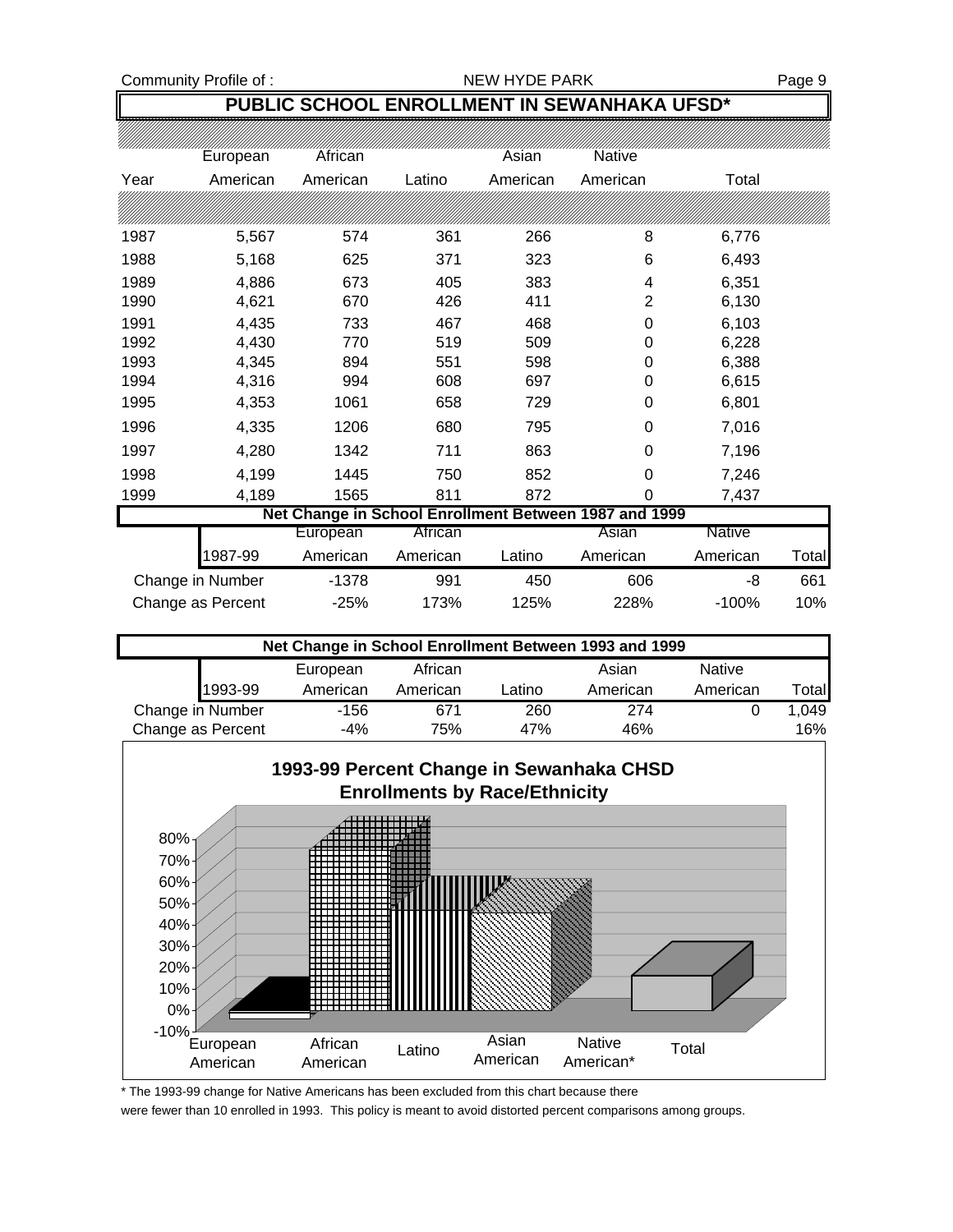#### NEW HYDE PARK

### **REPORTED LIMITED ENGLISH PROFICIENT ENGLISH LANGUAGE LEARNERS (LEP/ELLs) IN NEW HYDE PARK UFSD\***

|             | Reported Number and Percent of LEP/ELL Students in New Hyde |       |                           |                         |                                                   |                      |                   |  |  |
|-------------|-------------------------------------------------------------|-------|---------------------------|-------------------------|---------------------------------------------------|----------------------|-------------------|--|--|
|             |                                                             |       |                           |                         | Park UFSD, North Hempstead Town and Nassau County |                      |                   |  |  |
|             |                                                             |       | <b>New Hyde Park UFSD</b> | Town of N. Hempstead    |                                                   | <b>Nassau County</b> |                   |  |  |
| Year        | <b>Number</b>                                               |       | <b>Percent of</b>         | <b>Number</b>           | <b>Percent of</b>                                 |                      | Number Percent of |  |  |
|             | <b>Total Enrollment</b>                                     |       |                           | <b>Total Enrollment</b> | <b>Total Enrollment</b>                           |                      |                   |  |  |
| 1992        |                                                             | 40    | 3.2%                      | 1,628                   | 6.2%                                              | 6,044                | 3.5%              |  |  |
| 1993        |                                                             | 43    | 3.4%                      | 1,771                   | 6.7%                                              | 6,963                | 4.0%              |  |  |
| 1994        |                                                             | 43    | 3.3%                      | 1,822                   | 6.7%                                              | 7,492                | 4.2%              |  |  |
| 1995        |                                                             | 48    | 3.7%                      | 1,714                   | 6.2%                                              | 7,823                | 4.3%              |  |  |
| 1996        |                                                             | 53    | 3.8%                      | 1,941                   | 7.0%                                              | 8,276                | 4.5%              |  |  |
| 1997        |                                                             | 72    | 5.0%                      | 2,013                   | 7.1%                                              | 9,219                | 4.9%              |  |  |
| 1998        |                                                             | 72    | 4.4%                      | 1,848                   | 6.4%                                              | 9,353                | 4.8%              |  |  |
| 1999        |                                                             | 81    | 5.4%                      | 2,115                   | 7.3%                                              | 10,077               | 5.1%              |  |  |
| 1999 Total  |                                                             |       |                           |                         |                                                   |                      |                   |  |  |
| Enrollment  |                                                             | 1,501 |                           | 29,000                  |                                                   | 195,804              |                   |  |  |
| 1992 - 1999 | 102.5%                                                      |       |                           | 29.9%                   |                                                   | 66.7%                |                   |  |  |
| % Change    |                                                             |       |                           |                         |                                                   |                      |                   |  |  |

\* In the 1998-1999 school year, there were 77 different languages spoken by students enrolled



\*\* The annual number of reported LEP/ELLs enrollment is based upon the number of Limited English Proficient English Language Learners in the local district as reported on the State Education Department/ The University of the State of New York, Commissioners Regulations Part 154 Application.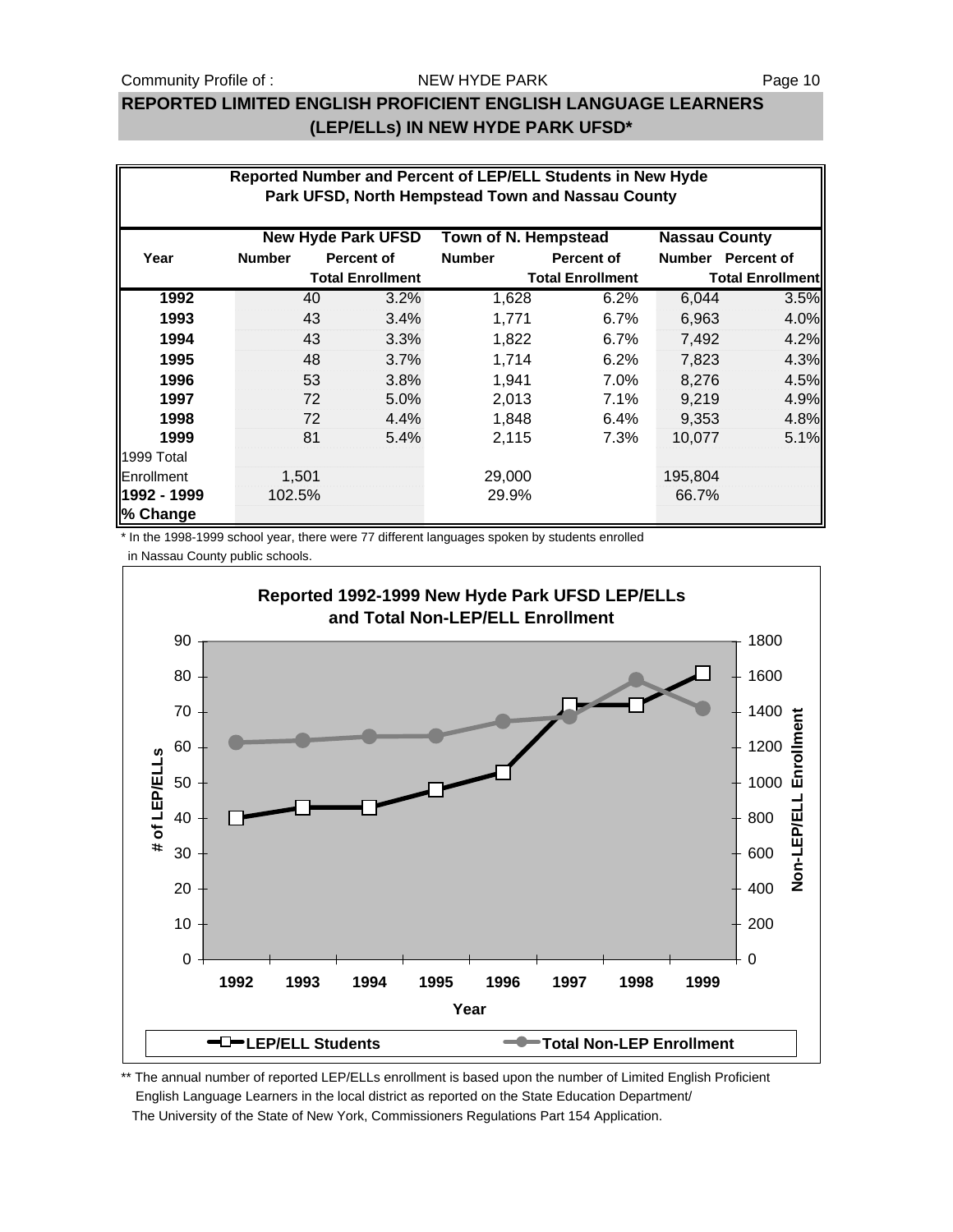## **REPORTED LIMITED ENGLISH PROFICIENT ENGLISH LANGUAGE LEARNERS (LEP/ELLs) IN SEWANHAKA CHSD\***

|             | Reported Number and Percent of LEP/ELL Students in Sewanhaka CHSD, |                         |               |                         |                      |                         |  |  |  |  |
|-------------|--------------------------------------------------------------------|-------------------------|---------------|-------------------------|----------------------|-------------------------|--|--|--|--|
|             | North Hempstead Town and Nassau County                             |                         |               |                         |                      |                         |  |  |  |  |
|             |                                                                    |                         |               |                         |                      |                         |  |  |  |  |
|             |                                                                    | Sewanhaka CHSD          |               | Town of N. Hempstead    | <b>Nassau County</b> |                         |  |  |  |  |
| Year        | <b>Number</b>                                                      | <b>Percent of</b>       | <b>Number</b> | <b>Percent of</b>       | <b>Number</b>        | <b>Percent of</b>       |  |  |  |  |
|             |                                                                    | <b>Total Enrollment</b> |               | <b>Total Enrollment</b> |                      | <b>Total Enrollment</b> |  |  |  |  |
| 1992        | 150                                                                | 2.4%                    | 1,628         | 6.2%                    | 6,044                | 3.5%                    |  |  |  |  |
| 1993        | 294                                                                | 4.6%                    | 1,771         | 6.7%                    | 6,963                | 4.0%                    |  |  |  |  |
| 1994        | 179                                                                | 2.7%                    | 1,822         | 6.7%                    | 7,492                | 4.2%                    |  |  |  |  |
| 1995        | 172                                                                | 2.5%                    | 1,714         | 6.2%                    | 7,823                | 4.3%                    |  |  |  |  |
| 1996        | 190                                                                | 2.7%                    | 1,941         | 7.0%                    | 8,276                | 4.5%                    |  |  |  |  |
| 1997        | 214                                                                | 3.0%                    | 2,013         | 7.1%                    | 9,219                | 4.9%                    |  |  |  |  |
| 1998        | 200                                                                | 2.8%                    | 1,848         | 6.4%                    | 9,353                | 4.8%                    |  |  |  |  |
| 1999        | 188                                                                | 2.5%                    | 2,115         | 7.3%                    | 10,077               | 5.1%                    |  |  |  |  |
| 1999 Total  |                                                                    |                         |               |                         |                      |                         |  |  |  |  |
| Enrollment  | 7,437                                                              |                         | 29,000        |                         | 195,804              |                         |  |  |  |  |
| 1992 - 1999 | 25.3%                                                              |                         | 29.9%         |                         | 66.7%                |                         |  |  |  |  |
| % Change    |                                                                    |                         |               |                         |                      |                         |  |  |  |  |

\* In the 1998-1999 school year, there were 77 different languages spoken by students enrolled in Nassau County public schools.



\*\* The annual number of reported LEP/ELLs enrollment is based upon the number of Limited English Proficient English Language Learners in the local district as reported on the State Education Department/ The University of the State of New York, Commissioners Regulations Part 154 Application.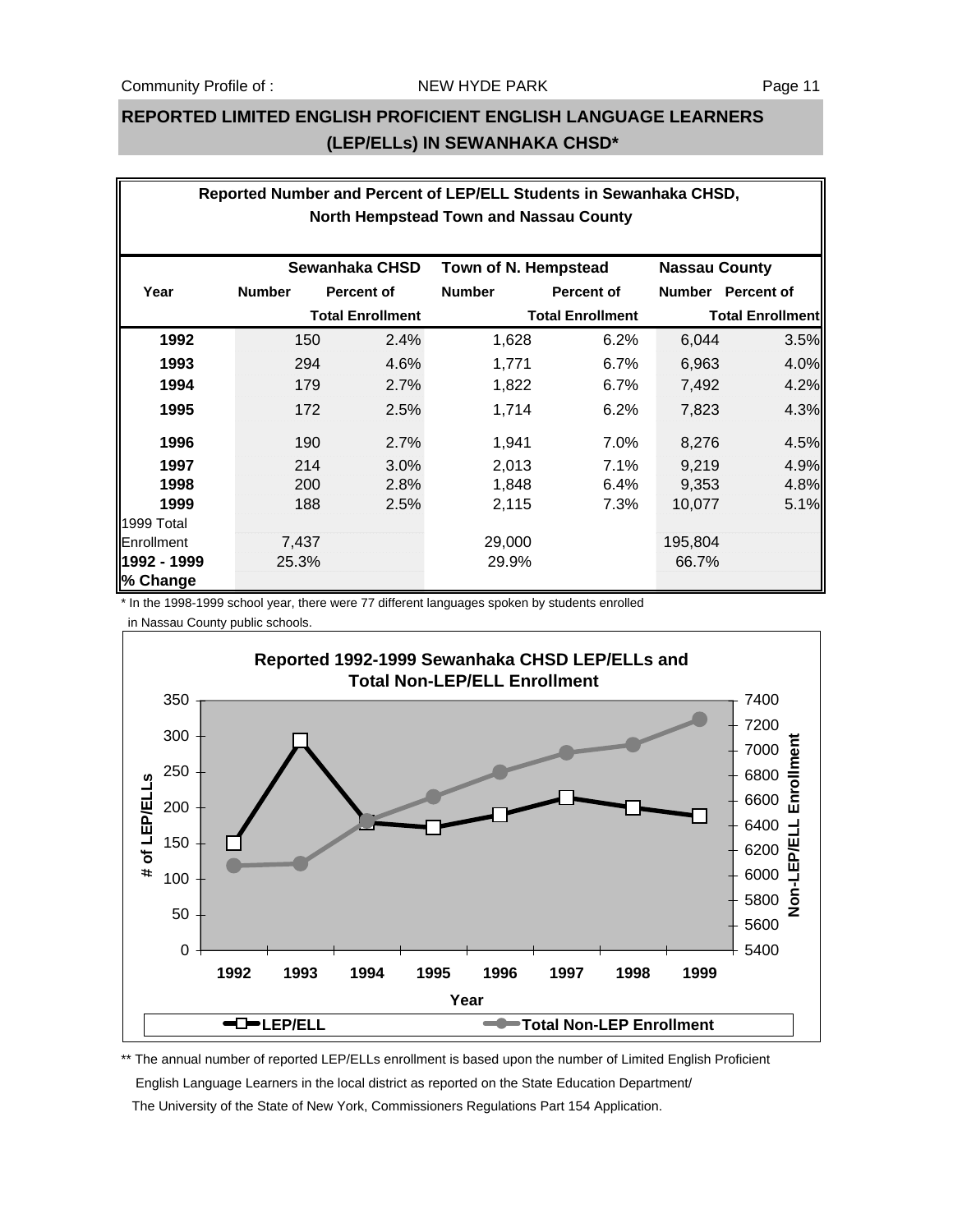|      | Dropout Percents in Sewanhaka CHSD, Town of Hempstead, & Nassau County |            |          |          |          |          |  |  |  |
|------|------------------------------------------------------------------------|------------|----------|----------|----------|----------|--|--|--|
|      | DROPOUT NUMBERS & PERCENTS OF HIGH SCHOOL ENROLLMENT*                  |            |          |          |          |          |  |  |  |
|      |                                                                        |            |          |          |          |          |  |  |  |
| Year | District-#                                                             | District-% | Town-#** | Town-%** | County-# | County-% |  |  |  |
|      |                                                                        |            |          |          |          |          |  |  |  |
| 1987 | 53                                                                     | 1.1        | 62       | 0.6      | 1284     | 2.0      |  |  |  |
| 1988 | 56                                                                     | 1.2        | 90       | 0.9      | 1177     | 2.0      |  |  |  |
| 1989 | 65                                                                     | 1.5        | 65       | 0.7      | 932      | 1.7      |  |  |  |
| 1990 | 41                                                                     | 1.0        | 63       | 0.7      | 759      | 1.4      |  |  |  |
| 1991 | 21                                                                     | 0.5        | 84       | 0.9      | 613      | 1.2      |  |  |  |
| 1992 | 27                                                                     | 0.6        | 71       | 0.8      | 654      | 1.2      |  |  |  |
| 1993 | 23                                                                     | 0.5        | 56       | 0.6      | 630      | 1.2      |  |  |  |
| 1994 | 27                                                                     | 0.6        | 85       | 0.9      | 724      | 1.4      |  |  |  |
| 1995 | 28                                                                     | 0.6        | 55       | 0.6      | 531      | 1.0      |  |  |  |
| 1996 | 49                                                                     | 1.1        | 42       | 0.4      | 477      | 0.9      |  |  |  |
| 1997 | 20                                                                     | 0.4        | 41       | 0.4      | 479      | 0.9      |  |  |  |
| 1998 | 6                                                                      | 0.1        | 43       | 0.4      | 489      | 0.9      |  |  |  |

\*Dropout Rate = Dropouts divided by 9-12 grade enrollment including ungraded secondary enrollment. A dropout is defined as any pupil who left school prior to graduation & did not enter another school or program leading to a GED.



\*\*Town data based on a weighted average of communities which are fully or partially located within town boundaries. Although New Hyde Park is primarily in North Hempstead, most of the Sewanhaka Central High School District is in the Town of Hempstead.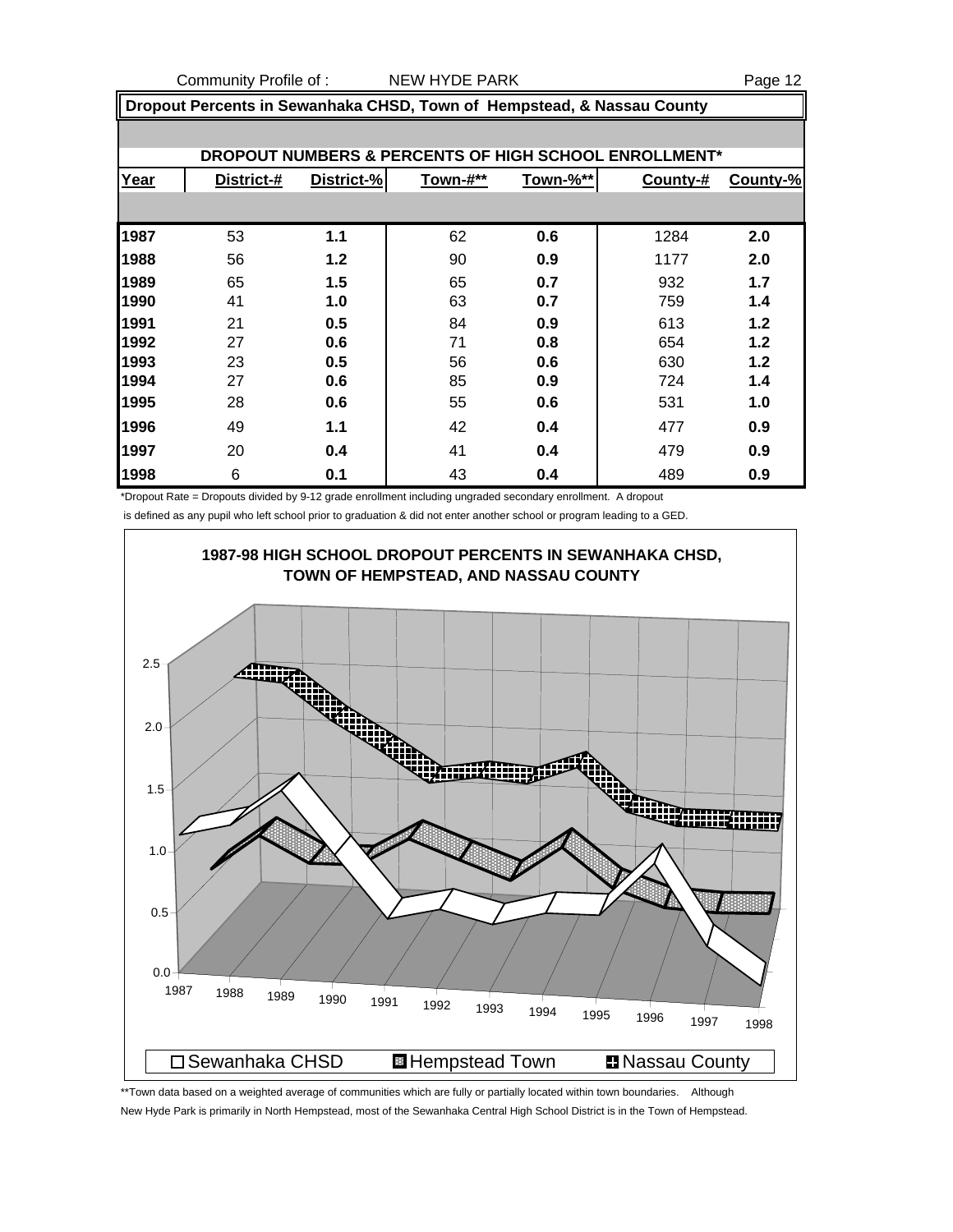| $1302 - 31$ TOtal Diffus and Fertifity Nates FOF New Figue Fain TT040<br>Nassau County and New York State* |                      |                      |                      |                      |                              |                       |  |  |  |  |  |
|------------------------------------------------------------------------------------------------------------|----------------------|----------------------|----------------------|----------------------|------------------------------|-----------------------|--|--|--|--|--|
|                                                                                                            |                      | <b>New Hyde Park</b> |                      | <b>Nassau County</b> |                              | <b>New York State</b> |  |  |  |  |  |
|                                                                                                            |                      | Fertility            |                      | Fertility            |                              | Fertility             |  |  |  |  |  |
| Year                                                                                                       | Births**             | Rate                 | <b>Births</b>        | Rate                 | <b>Births</b>                | Rate                  |  |  |  |  |  |
| 1982                                                                                                       | 287                  | 37.4                 | 14,342               | 49.0                 | 246,889                      | 59.6                  |  |  |  |  |  |
| 1983                                                                                                       | 293                  | 38.3                 | 14,541               | 49.8                 | 248,222                      | 59.6                  |  |  |  |  |  |
| 1984                                                                                                       | 299                  | 39.0                 | 14,758               | 50.6                 | 250,436                      | 59.9                  |  |  |  |  |  |
| 1985                                                                                                       | 299                  | 39.0                 | 15,247               | 52.3                 | 258,826                      | 61.6                  |  |  |  |  |  |
| 1986                                                                                                       | 307                  | 40.0                 | 15,567               | 53.5                 | 263,045                      | 62.3                  |  |  |  |  |  |
| 1987<br>1988                                                                                               | 312<br>316           | 40.7<br>41.2         | 16,504               | 56.8                 | 271,355                      | 64.0                  |  |  |  |  |  |
|                                                                                                            | 333                  | 43.4                 | 17,072               | 58.8                 | 279,976                      | 65.8                  |  |  |  |  |  |
| 1989                                                                                                       |                      |                      | 17,700               | 61.1                 | 290,528                      | 67.9                  |  |  |  |  |  |
| 1990                                                                                                       | 333                  | 43.4                 | 18,180               | 62.8                 | 297,468                      | 69.3                  |  |  |  |  |  |
| 1991                                                                                                       | 342                  | 45.2                 | 17,864               | 62.2                 | 292,523                      | 68.1                  |  |  |  |  |  |
| 1992                                                                                                       | 360                  | 48.1                 | 18,065               | 63.3                 | 287,531                      | 67.2                  |  |  |  |  |  |
| 1993                                                                                                       | 361                  | 48.8                 | 17,931               | 63.2                 | 282,377                      | 66.3                  |  |  |  |  |  |
| 1994                                                                                                       | 382                  | 51.7                 | 17,903               | 64.6                 | 277,945                      | 65.6                  |  |  |  |  |  |
| 1995                                                                                                       | 386                  | 52.3                 | 18,084               | 66.0                 | 271,042                      | 64.3                  |  |  |  |  |  |
| 1996                                                                                                       | 386                  | 52.9                 | 17,722               | 63.8                 | 263,611                      | 63.0                  |  |  |  |  |  |
| 1997                                                                                                       | 381                  | 52.7                 | 17,100               | 62.0                 | 256,976                      | 61.8                  |  |  |  |  |  |
| 1982 - 1997 New Hyde Park Total Births<br>450                                                              |                      |                      |                      |                      |                              |                       |  |  |  |  |  |
| 400                                                                                                        |                      |                      |                      |                      |                              |                       |  |  |  |  |  |
| 350                                                                                                        |                      |                      |                      |                      |                              |                       |  |  |  |  |  |
| 300                                                                                                        |                      |                      |                      |                      |                              |                       |  |  |  |  |  |
|                                                                                                            |                      |                      |                      |                      |                              |                       |  |  |  |  |  |
| 250                                                                                                        |                      |                      |                      |                      |                              |                       |  |  |  |  |  |
| mber of Births<br>200                                                                                      |                      |                      |                      |                      |                              |                       |  |  |  |  |  |
| ż<br>150                                                                                                   |                      |                      |                      |                      |                              |                       |  |  |  |  |  |
| 100                                                                                                        |                      |                      |                      |                      |                              |                       |  |  |  |  |  |
| 50                                                                                                         | 0                    |                      |                      |                      |                              |                       |  |  |  |  |  |
|                                                                                                            | 1983<br>1984<br>1982 | 1985<br>1986<br>1987 | 1988<br>1989<br>1990 | 1991<br>1992         | 1993<br>1994<br>1995<br>1996 | 1997                  |  |  |  |  |  |
|                                                                                                            |                      |                      | Year                 |                      |                              |                       |  |  |  |  |  |
|                                                                                                            |                      |                      |                      |                      |                              |                       |  |  |  |  |  |

# 1982-97 Total Births and Fertility Rates For New Hyde Park 11040

\* Fertility rate based on live births per 1,000 female population 15-44. Data for 1990-97 reflect zip

 code boundaries. Data for prior years reflect the local community as comprised by census tracts. \*\* The number of births in the New Hyde Park area is a three year "running" average for all years. Source: Nassau County & New York State Departments of Health.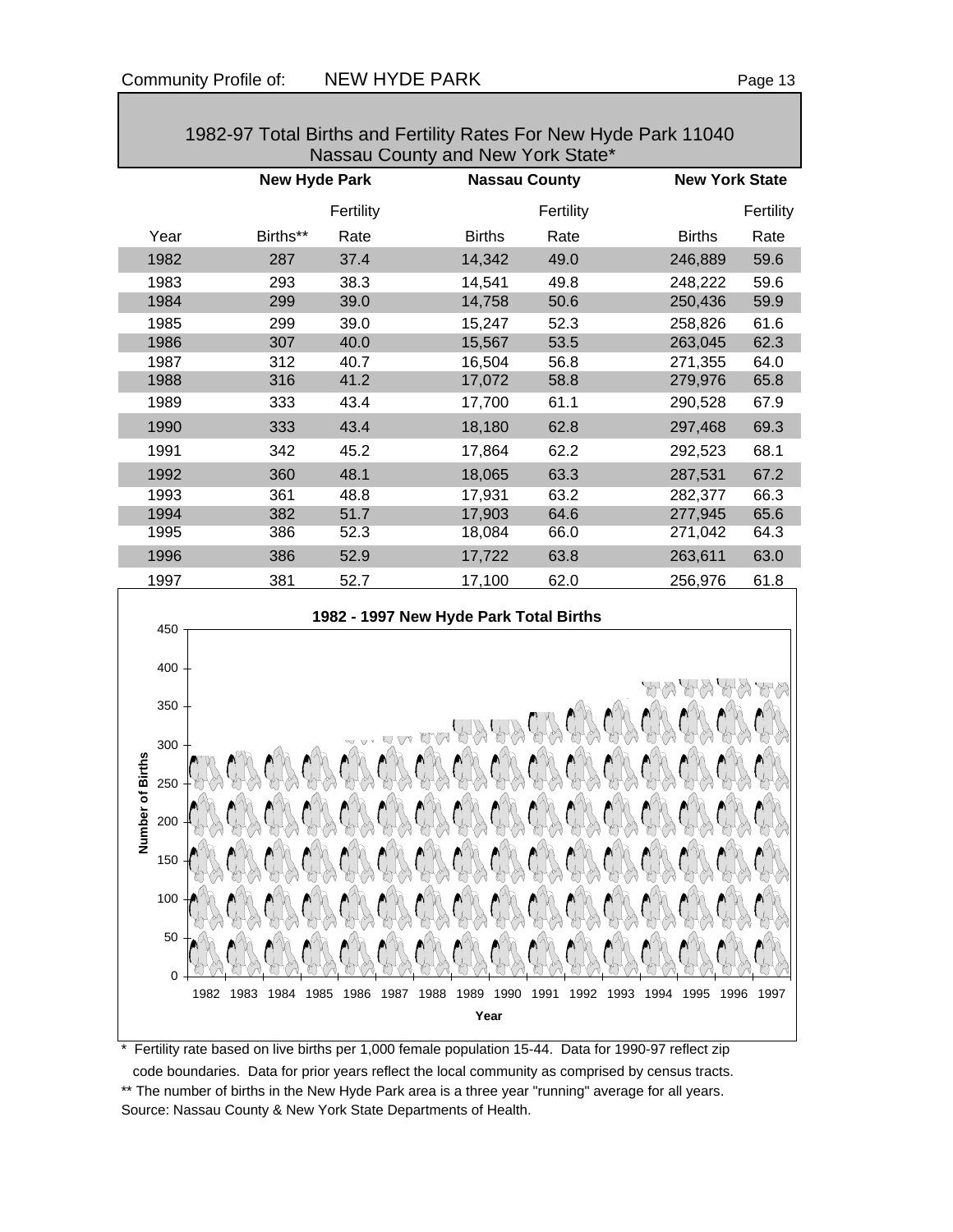| For New Hyde Park 11040*, Nassau County and New York State** |                      |           |               |                      |               |                       |  |  |  |  |
|--------------------------------------------------------------|----------------------|-----------|---------------|----------------------|---------------|-----------------------|--|--|--|--|
|                                                              | <b>New Hyde Park</b> |           |               | <b>Nassau County</b> |               | <b>New York State</b> |  |  |  |  |
|                                                              | Teen                 | Fertility |               | Fertility            |               | Fertility             |  |  |  |  |
| Year                                                         | <b>Births</b>        | Rate      | <b>Births</b> | Rate                 | <b>Births</b> | Rate                  |  |  |  |  |
| 1984                                                         | 5                    | 4.2       | 668           | 12.2                 | 25,658        | 35.7                  |  |  |  |  |
| 1985                                                         | 5                    | 4.2       | 711           | 13.4                 | 25,470        | 36.4                  |  |  |  |  |
| 1986                                                         | $\overline{4}$       | 3.9       | 685           | 13.4                 | 25,134        | 37.0                  |  |  |  |  |
| 1987                                                         | 3                    | 3.0       | 677           | 13.8                 | 25,080        | 38.0                  |  |  |  |  |
| 1988                                                         | 2                    | 1.5       | 663           | 14.1                 | 25,861        | 40.3                  |  |  |  |  |
| 1989                                                         | 3                    | 2.7       | 679           | 15.0                 | 26,593        | 42.7                  |  |  |  |  |
| 1990                                                         | 3                    | 2.7       | 674           | 15.6                 | 26,553        | 44.0                  |  |  |  |  |
| 1991                                                         | 3                    | 3.1       | 672           | 16.0                 | 26,216        | 44.1                  |  |  |  |  |
| 1992                                                         | 3                    | 3.2       | 629           | 15.1                 | 25,330        | 43.4                  |  |  |  |  |
| 1993                                                         | $\overline{2}$       | 1.7       | 700           | 18.4                 | 25,515        | 44.3                  |  |  |  |  |
| 1994                                                         | 3                    | 2.6       | 682           | 18.2                 | 25,852        | 45.3                  |  |  |  |  |
| 1995                                                         | 4                    | 3.6       | 668           | 18.0                 | 24,805        | 43.6                  |  |  |  |  |
| 1996                                                         | 5                    | 4.3       | 637           | 15.8                 | 23,864        | 41.8                  |  |  |  |  |
| 1997                                                         | 4                    | 4.0       | 561           | 13.9                 | 22,185        | 38.5                  |  |  |  |  |

1984-97 Births To Teen Mothers and Fertility Rates



\* The number of birth to teen mothers in the New Hyde Park area is a three year "running" average for all years.

\*\* Fertility rate based on live births per 1,000 female population 15-19. Data for 1990-97 reflect zip code boundaries. Data for prior years reflect the local community as comprised by census tracts. Source: Nassau County & New York State Departments of Health.